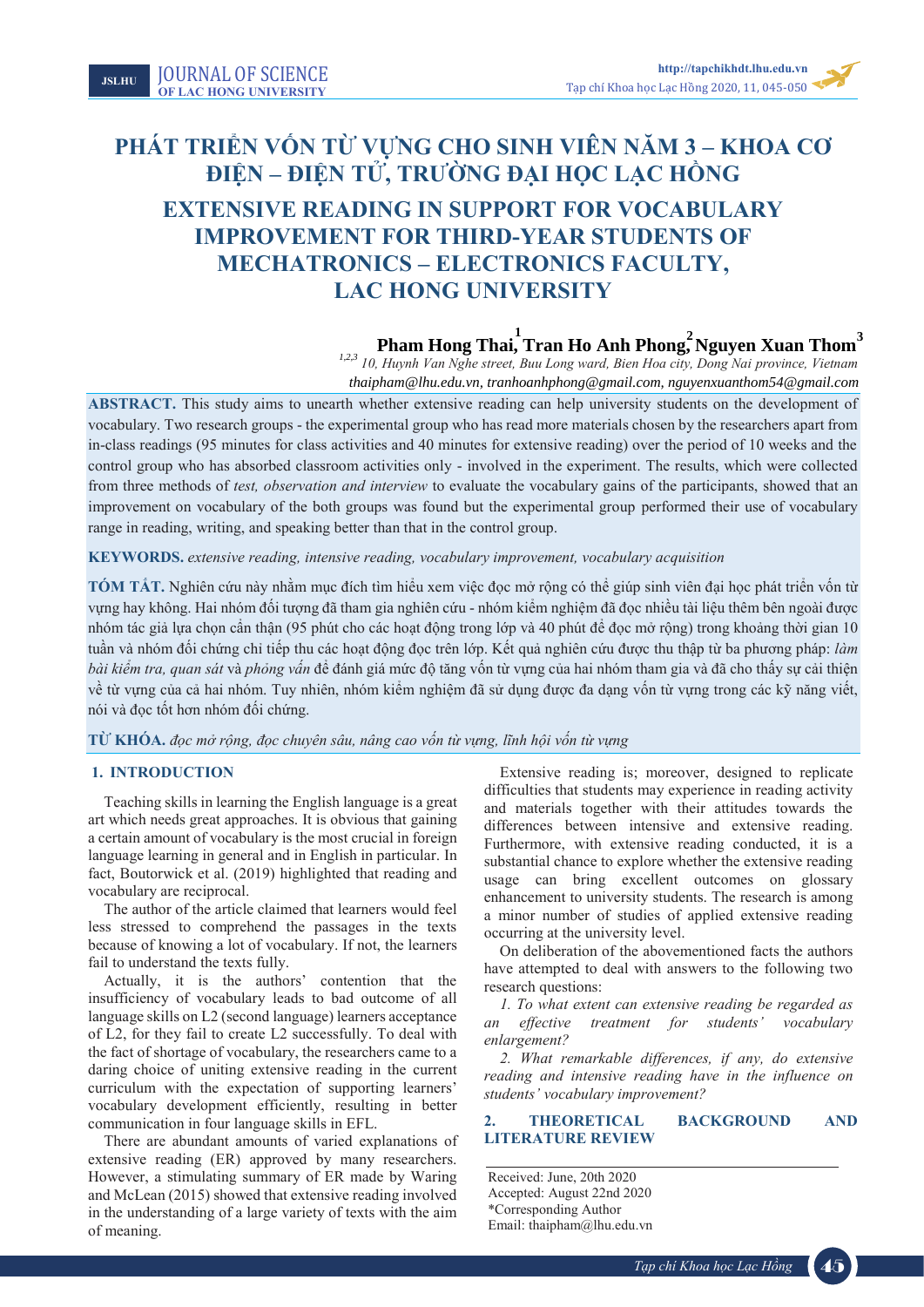Nation (2015) claims that learners' vocabulary can be absorbed day after day through extensive reading if learners have an opportunity to dive in words in various texts. Undeniably, he confidently assumes that the unfamiliar words become at ease with learners as a result of numerous contacts in simplified materials for ages. Through his study, we have acquired the way to facilitate our learners in indoctrinate tons of words that they have met over and over in their reading.

Hemmati and Asmawi (2015) figured out that the acquisition of vocabulary occurred considerably with the help of reading the graded reader among Iranian EFL learners, *A Little Princess*. These authors unearthed that the participants performed word knowledge of guessing meaning from the contexts well.

Liu and Zhang (2018) concluded that extensive reading and intensive reading groups make the same advancement on the achievement to comprehend, enhance reading promptness and possess essential words. Nevertheless, great interests and enthusiasm toward the extensive reading activities are shown among the extensive reading partakers even though they were required to finish their materials (Graded Readers and story books) under the environments of time constraints (one term) and the absence of reading competences.

Tan (2016) suggests that vocabulary knowledge can be both purposely and incidentally learned via broad reading. This paper is unquestionably true to Vietnamese learning background, in which language learners are often disposed to "engraving" vocabulary by referring to dictionaries deliberately rather than examining words thoroughly.

Chang and Hu (2018) agree that extensive reading permits students at a higher competency to gain more vocabulary scope and depth than intensive reading usage. Learners at minor compacity have a trend to be teacher-dependent in the acquisition of lexical items as a result of intensive reading. This is obvious why the junior students engaged in this research.

To be more specific view of the above discoveries, the authors recognize the common employment of extensive reading in assistance of gaining words among ESL and EFL learners. Although it is quite tough to find some materials for conducting research of reading in Vietnam, the authors fortunately found out two studies from Truong (2018) and Tran (2018) who are additional supplements of our paper. They presume that the terminology development of the learners goes well day after day owing to the application of extensive the process of teaching and learning language skills, especially vocabulary.

#### **3. RESEARCH METHODOLOGY**

#### **3.1 Action research**

#### **3.1.1 Rationale**

The researchers are working as permanent lecturers at Lac Hong, teaching four skills – listening, speaking, reading, and writing. In 2019-2020 academic year, they were appointed to teach four skills of the communicative program for the third-year students of Mechatronics-Electronics Faculty majors and they found that most of students failed to communicate well in English due to vocabulary shortage. It was compulsory for the students to read a remarkable number of English texts from their learning materials, which was estimated as a huge amount

of tricky words.

Nonetheless, the students showed serious struggles with technical lexical items because of the shortage of both adequate reading approaches and vocabulary capacity. They passively read as a result of scarceness in technical terms in readings.

#### **3.1.2 Significance of the study**

Upon completion, the research is wished to harvest petty paybacks in both the teaching and learning of reading in particular and four skills in general for some reasons:

First, the study will be a model addition to inadequate suggestions on extensive reading in Vietnam, offering those who are concerned with the same zone of extensive reading with a stimulating perception for the sakes of it and considering as a study reference source of reading for interested scholars.

Moreover, the researchers expect to draw attraction from other lecturers and the School Board's consideration to the necessity of some more practical activities given to students outside the classroom, particularly reading. Students are able to be in favor of picking their reading texts, receive more useful approaches on reading and captivate the benefits of extensive reading. The above decisive evidence can grow into good references for the lecturers and the School Board so that a few changes on the current syllabus of courses or at least on some unnecessary contents of reading lessons are officially made.

Lastly, the authors hopefully believe that extensive reading will be a part of learner-centered activity. The success of extensive reading, in fact, must be totally reliant on students who play the most vital role in the extensive additional reading activities due to the fact that they are the ones who select what materials to read and how these materials are going to be read, leading to the self-awareness of prolongation of reading beyon classrooms together with traditional classroom study.

#### **3.1.3 Research procedure**

To maintain the objectivity and a multitude of information for analysis, the research was conducted in compliance with the following procedure:

#### *Reading materials for the first cycle of an action research process*

In addition to the main *New Cutting-edge* textbook for intermediate students prepared by Sarah and Jonathan (2017), nine out of forty cautiously-selected genuine reading texts extracted from the Vietnam News were used as additional texts. These everyday texts perform to provide to the students a real chance of language use has never been done before, inspiring them to have great enthusiasm in reading the texts.

#### *Research time-frame*

The 15-week reading unit per semester was set in the academic year of 2019-2020 in which the first ten weeks was for conducting class research reading sessions; meanwhile, the rest five weeks was for revision and learning with teacher's notes on how the results of the research could be implemented for further study. In other words, the research took place in just 10 weeks of the 15-week course. Details were listed as follows: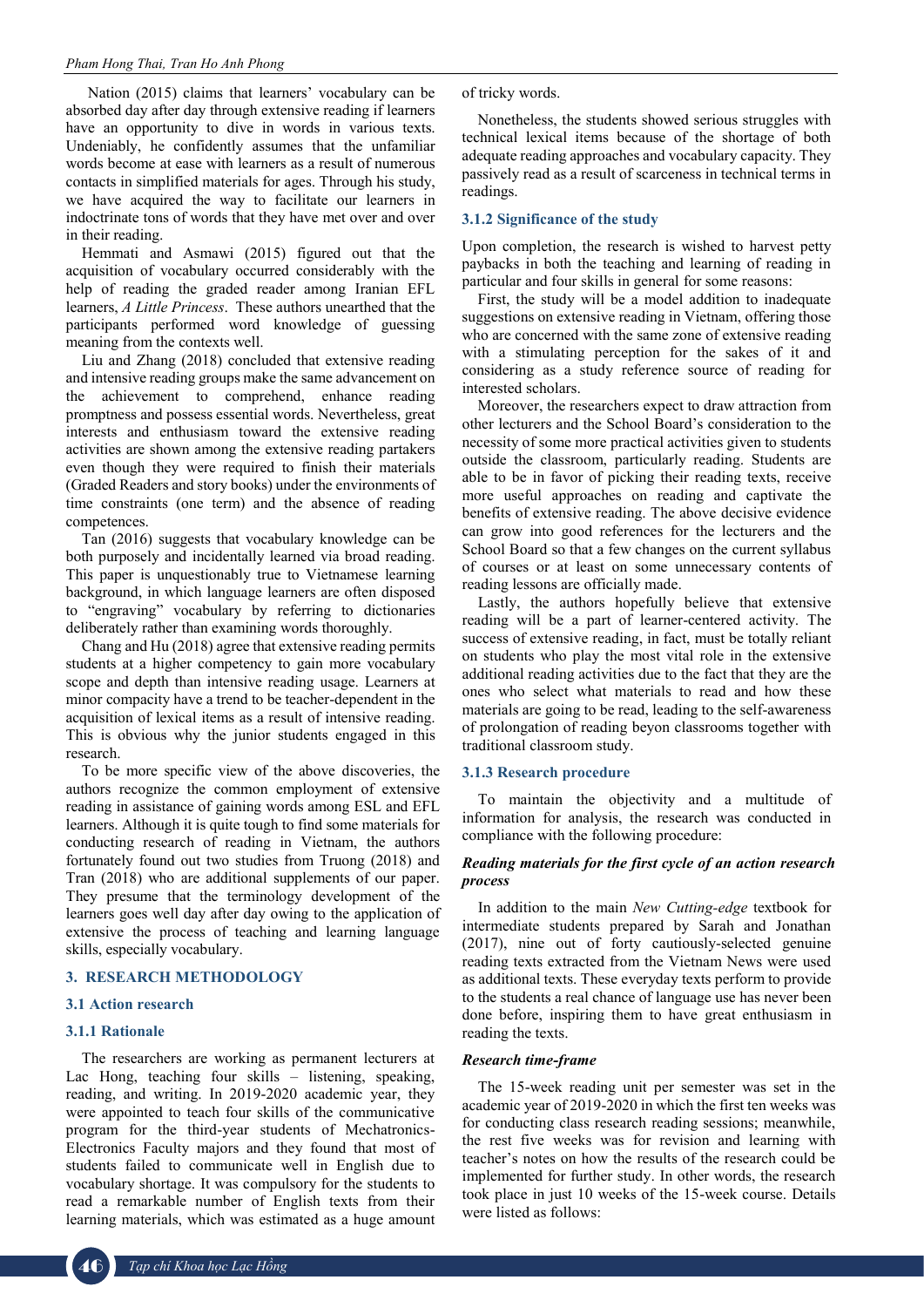Week 1: The pre-test was administered.

Week 2: The first two additional reading resources were put into use.

Week 3: The next two business texts were carried out.

Week 4: The next two business texts were gone through. Week 5: The researchers analyzed the scores of students after the three-week period through mini exercises related to vocabulary as well as text summarization.

Week 6: The seventh text was read.

Week 7: The eighth text was finished.

Week 8: The last text was completed.

Week 9: The post-test was conducted and the data were projected to analyze.

Week 10: The interview session was conducted and the data from the interview were recorded and analyzed.

## **3.2 Participants**

The setting in which the study was conducted is at Lac Hong University (LHU), the earliest university in Dong Nai Province, Vietnam. In LHU, the non-English major students come across many problems with reading skills due to the insufficiency of indispensable vocabulary. Accordingly, integrating extensive reading in the syllabus serves the purpose of assisting students with the improvement of their lexical items as well as aid them to deal with reading L2 materials in terms of less struggle and triumph.

The participants were 80 third-year non-English major students in the academic year of 2019-2020 at Mechatronics-Electronics Faculty. The participants are all male students aged between 20-22. They were accidentally designated on the basis of obtainability and accessibility with forty partaking in the experimental group and the rest in the control group. No experiential evidence or test results or consciousness of their individual vocabulary improvement will be taken into thought at the beginning of the experiment. All the partakers in the paper are at the intermediate level because they become more flexible and teacher-independent and receive the benefits of intensive and extensive reading (Zimmerman, 1997).

## **3.3 Data collection instruments**

The researchers hold to a strong belief in linking quantitative and qualitative methods to guarantee the validity and reliability of data collection; therefore, triangulation is exploited in action research study because "another way that researchers minimize ambiguity in their findings is by using triangulation" (Hinchey, 2008, p. 76). In fact, the use of triangulation involves in lots of methods to reflect one aspect of the research, leading to deeper and more consistent understanding on the topic.

## **3.3.1 Tests**

The same pre-test and post-test were given out to all partakers in both groups to inspect the enhancement in their vocabulary understanding by paralleling the scores of two groups. The assigned time for the test was 60 minutes and the maximum mark was 10. 50 questions in 4 reading texts were made. And the participants had to choose 1 among the 4 options as the most exact answer to score 0.2 mark. The pre-test was given on week 1 of the extensive reading conduct and the post-test week 9. A large number of difficult words in the nine additional reading texts could be originated in the tests. The first three reading texts of the

tests were taken out from intermediary level materials and the final text was taken from upper-intermediate for the sake of stimulating students' vocabulary.

## **3.3.2 Observation**

Observation is taken into consideration as one of the central methods to see how much growth on vocabulary usage that students attained in essays and sum-ups. Portfolios and essays were electronicalized to detect any significant attainment on vocabulary range of students between two groups. In addition to discovering the answer to research question 1, observation of sum-ups and essays may support the researchers in searching part of the answers to research question 2.

## **3.3.3 Interview**

Eight of the participants (four with good marks and the rest with bad ones) were requested to take part in the interview for the purpose of figuring out the results of research question 2. The interview session was recorded and interpreted.

#### **3.4 Data analysis**

In order to discover the differences between the pre-test and post-test scores, a comparison tool is obviously necessary. For a trustworthy analysis of the marks from the data, Microsoft Office Excel 2016 is the selected technique for analyzing. With the hope that the results of the research reveal how differently the student's vocabulary improve thanks to extensive reading, computing descriptive statistics of content and mechanics has to be processed based on mean, standard deviation (SD), t-test. Moreover, the data attained by portfolio observation were investigated in terms of percentage and clearly presented in table below followed by the explanation of the details. Lastly, the data gathered from the interview was transcribed and classified into two categories: students' attitudes and purposes.

## **4. FINDINGS AND DISCUSSION**

## **4.1 Findings**

#### *Data from the tests*

The results gained from the pre-test and post-test scores were put into comparison through t-test in order to answer research question 1. Table 2 shows the explicit information on scores of both groups.

| <b>Groups</b>                   | <b>Test</b>  | M    | <b>SD</b> | df | value | P    |
|---------------------------------|--------------|------|-----------|----|-------|------|
| <b>Control</b><br>$(n=40)$      | pre-<br>test | 5.68 | 0.15      | 78 | 0.05  | 0.95 |
| <b>Experimental</b><br>$(n=40)$ |              | 5.67 | 0.16      |    |       |      |

 $M = Mean Score$ 

SD = Standard Deviation

 $P = Probability$ 

 $n =$  Number of students

 $df = degree of freedom$ 

 $t-test$  = the value of the test statistic

Table 2 demonstrates the mean scores of the pre-test of the control group (5.68 out of 10) and the experimental group (5.67 out of 10) were nearly the same. The value of the test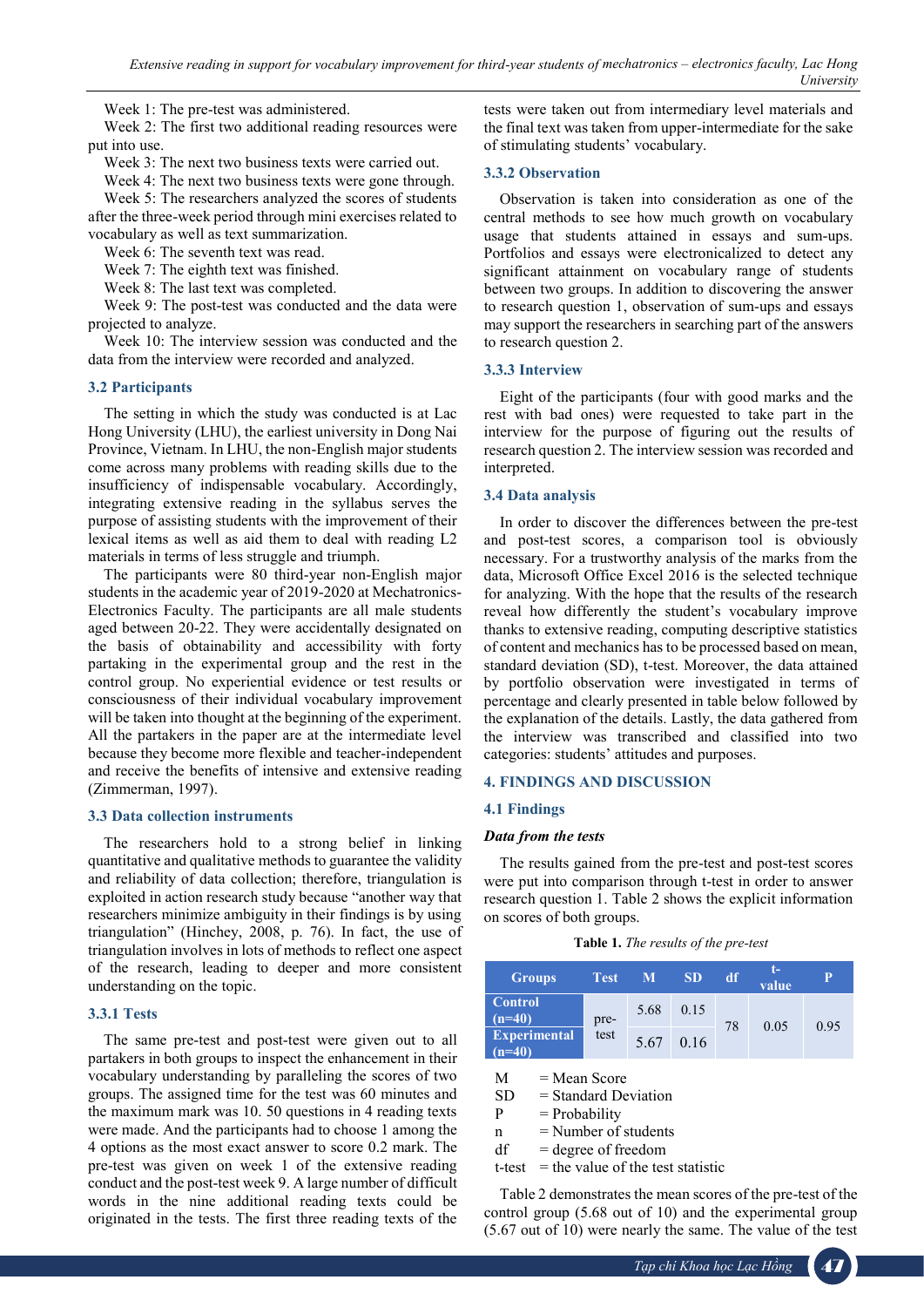statistic was t-value  $= 0.05$  which was smaller than t-critical which was 1.99. Furthermore, the p-value  $= 0.95$  was greater than the alpha level  $\alpha$  = 0.05 set at the beginning. Therefore, there was no proof to deduce that the assertion was not true. We failed to discard the null hypothesis. Consequently, there was no dissimilarity between these two samples.

**Table 2.** *The results of the post-test*

| <b>Groups</b>                  | <b>Test</b>   | M    | <b>SD</b> | df | T-<br>value |      |
|--------------------------------|---------------|------|-----------|----|-------------|------|
| <b>Control</b><br>$(n=40)$     | post<br>-test | 6.65 | 0.15      | 78 | 2.16        | 0.03 |
| <b>Experimenta</b><br>$(n=40)$ |               | 7.87 | 0.13      |    |             |      |

At the end of the research, another test named post-test was piloted to find the different performance on the vocabulary rise between the two groups. The mean score of the control group was 6.65, much lower than that of the experimental group (7.87), that is, the mean score of the experimental group was approximately 1.22 scores greater than that of the control group. Furthermore, the test statistic t-value  $= 2.16$  exceeded the t-critical  $(1.99)$  and the p-value was 0.03 which was lower than the alpha value  $\alpha = 0.05$ . It can be drawn out that an enhancement on lexical items of the experimental group was found when compared to that of the control group through extensive reading treatment. This elucidated the answer to the research question 1 *"To what extent can extensive reading be regarded as an effective treatment for students' vocabulary enlargement".*

#### *Data from observation*

In addition to tests, observations of students' portfolio were used to reveal the variances in the range of vocabulary improvement between the experimental and the control groups. All the students' summaries at the end of the extra reading curricular materials were put into comparison with the short essays of both groups at the beginning of the experiment. The data from the sum-ups and the composition were examined, analyzed, and computerized using Microsoft Office Excel 2016 with respect to the use of vocabulary range. For more handiness, table 3 must be valued.

**Table 3.** *The differences on the vocabulary span between the experimental and control groups*

| <b>Groups</b>       | Vocabulary span<br>on essays<br>(% out of 100%) | <b>Vocabulary span</b><br>on summaries<br>(% out of 100%) |  |  |
|---------------------|-------------------------------------------------|-----------------------------------------------------------|--|--|
| <b>Experimental</b> | 35                                              | 50                                                        |  |  |
| Control             | 35                                              | $\prime$ <sup><math>\prime</math></sup>                   |  |  |

The application of vocabulary use of both groups on the short compositions gained approximately 35%. During the experiment time, the participants of both groups displayed a better development in the use of word range. Above all, when enlisting the range of vocabulary use in essays with that in summaries between the two groups, the control group reached about 50% of vocabulary range; meanwhile, the experimental group consummated nearly 70%. There was a vivid enhancement of vocabulary range on writing compositions in the experimental group in comparison with that in the control group, leading to uncovering the answer to question 1; that is, extensive reading will help learners advance their vocabulary knowledge, especially their vocabulary range. Also, table 3 assists the researchers to find the discrepancy between extensive and intensive reading on

student's vocabulary enrichment, concluding that the students in the experimental group can accomplish the use of vocabulary range in writing better than those in the control group. This is evidence that helps the researchers answer the research question 2.

#### *Data from students' interview*

It was worth noticing that the data attained from the interview offer the researchers another solution tool to the research question 2. Eight students were selected for the interview. Four students were from the low-mark group and the others from the high-mark. The interview questions center on two different categories of attitudes and purposes of students. The first three questions focus on students' attitudes towards and the others belong to students' purposes of intensive and extensive reading.

**1. Are you ready and willing to suggest your friends for extensive reading program and share some advantages of extensive reading with them?** 

With this questions, 4 interviewees who had good scores agreed that extensive reading really assisted them in attainment of better scores in the post-test. They confirmed that they would suggest their friends read extensively for some whys and wherefores such as vocabulary achievement, improvement of comprehension ability in target language, and development of reading skills as well. Nevertheless, the others whose scores were bad paused for a while before giving out the answer, one of whom detailed that "*Actually, I did not have enough time to read a lot of materials, however I thought that extensive reading could help me in improving my language a lot, especially in lexical items field. I would give more thought on its benefits when many friends of mine had better marks after a long practice with extensive reading"*

#### **2. What do you think about this reading program applied in this semester?**

All of them wanted to continue to read more and more. They also believed that the use of extensive reading technique for this semester was really a great action. Nonetheless, all of them declared that the lecturers should not ask them to read too much and allow them to pick up reading materials in accordance with their comforts or benefits. And more significantly, Nguyet assumed: "*I think the lecturers should help us to choose or they can recommend reading texts with enough and interesting information to keep us interested in reading more materials in English"*

**3. Do you plan to keep reading extensively with other genuine resources like news or magazines at home after the study is finished in order to increase your vocabulary knowledge?** 

Most of them said "yes". But, Tuan asserted that "*Reading texts in the textbook are enough for me. It is not clear that I'm lazy to read but I prefer paying more emphasis on practicing listening and speaking English rather than reading extensively."*

#### **4. Which one do you prefer, intensive reading or extensive reading?**

Six of the partakers agreed both were equally important in increasing vocabulary while two participants indicated that when owning a lot of new lexical items, they were very selfreliant in communicating and reading advanced materials which were essential and beneficial for their majors. They came to the conclusion that extensive reading was much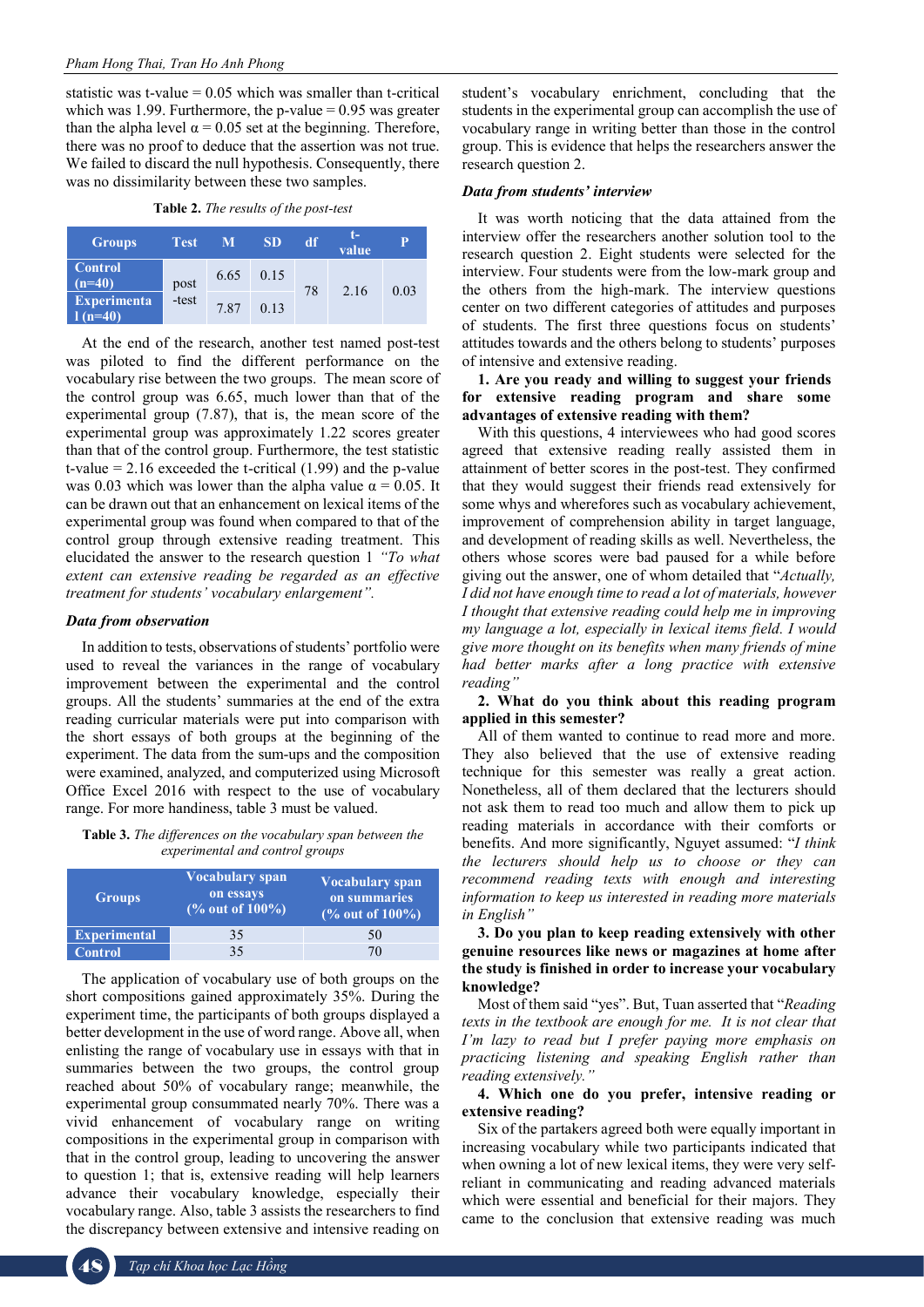more supportive than intensive one because it was one of the best methods in practicing and bettering their English language both in their classroom and daily life.

#### **5. Do you think learners of different purposes will lead to different decisions in which method of reading, intensive or extensive?**

They all agreed. Four learners with bad scores believed that intensive reading texts in the classroom were just enough in obtaining vocabulary. Nonetheless, four learners with good scores believed they would continue to look for more interesting reading materials to enjoy at home as a study activity or pastime.

To sum up, most of the students revealed optimistic attitudes to extensive reading in comparison with intensive reading. Furthermore, extensive reading also provides assistance to readers in building their specific goals towards reading resources and selecting appropriate materials for them.

## **4.2 Discussion**

## *Result summaries*

The data received from the tests and observations have shown that extensive reading facilitated students in broadening their vocabulary knowledge. It completely interconnected with the research findings revealed by Hemmati and Asmawi (2015), Liu and Zhang (2018), Tan (2016), Chang and Hu (2018), Truong (2018) and Tran (2018).

Likewise, the results from the interview uncovered some substantial dissimilarities between the influence of extensive reading and intensive reading, such as constructive attitudes towards extensive reading as well as specific purposes of the learners towards extensive reading, which contributes to the achievement of the answer to research question 2. This could be similarly done by Liu and Zhang's (2018) study.

## *Implications*

Some strengths of the innovation were found in this study.

*First*, both the researchers and their students got benefits from the innovation attained by the study. In fact, both the researchers and their learners were in need for a new change that blows away boring reading lessons owing to an obsolete teaching and learning method as well as students' vocabulary shortage.

*Second*, an outward design and rationale set at the beginning together with a free collection of texts make the partakers available with great opportunities to have the best comparison of intensive reading and extensive reading.

*Third*, the learners found the summarizing activities valuable for them owing to the fact that this activity increased a big chance of lexical items used in their sum-ups, which obviously helps them instill newly-met vocabulary easily. Furthermore, it abetted them acquire a deeper understanding of their texts as well as progress their writing skills.

*Last*, the contribution of genuine texts related to the students' everyday circumstances provoked students' curiosities in the reading materials, resulting in the accomplishment of the extensive reading sessions. Besides, students are more probable to be accustomed to genuine words that may be vivacious for them in the future.

In addition to the assets above, some inadequacies were revealed during the period of the study.

Time limitation should be taken into consideration as a problematic issue of the study. The study was carried out over a 10-week period, making the authors stressed to meet the school curriculum and generate more novel ideas for the experiment concurrently. Furthermore, only nine short authentic texts were put into practice for the students due to short length of class study time. Numerous reading texts could have been put into use if the authors had had more time in order to enlarge students' vocabulary knowledge.

The researchers projected that their research was better for a micro study with a definite level (upper-intermediate). It does not apply to macro cases at different levels. In fact, the authors conducted their study on a relatively highly skilled and accomplished learner, not on numerous levels of learners (beginning, pre-intermediate, intermediate, or advanced). Hence, the question to vocabulary expansion on less-skilled readers as well as different levels remains unrequited. Above and beyond, the study addressed a small number of partakers (80), so forthcoming study with a large number of partakers is recommended to authenticate the research discoveries.

Not many references on vocabulary growth via extensive reading were found in Vietnam, creating for the researchers a problem of finding resources supporting their ideas on the thesis. The authors also spent a lot of time on producing and designing extensive reading activities in order to encourage students to enjoy.

## **5. CONCLUSION AND RECOMMENDATION**

#### **5.1 Recommendations**

Firstly, according to the results received extensive reading better intensive reading in supporting students study vocabulary without struggle. However, it does not mean that extensive reading program is beyond weaknesses. Consequently, the authors have faith in the fact that extensive reading with the blending of traditional instruction (intensive reading) will be more effective in assisting students in widening their vocabulary.

Secondly, lecturers who plan to conduct extensive reading in their classroom should let their students have the right to select extra reading materials in terms of their desires, interests, and heights.

Thirdly, it is not desirable to request students to complete many drills or tests after they finish reading the materials.

Finally, students should be stimulated to read the texts as quickly as possible for over-all understanding as well as speed reading enhancement.

## **5.2 Conclusion**

When learning four skills in English language in general and reading texts in particular at university, the partakers have to indoctrinate plenty of new lexical items, phrases or word structures in texts strongly due to the insufficiency of vocabulary. Furthermore, they knew how much vocabulary effects the reading texts. Nonetheless, an effective way of expanding vocabulary range was not obvious until the extensive reading was put into the university curriculum as an accompanying solution. In short, blending extensive reading conduct with the current communication approach would help learners to improve their comprehension of the reading texts richly and without struggle as well as be tremendously self-confident in interconnecting with others using English.